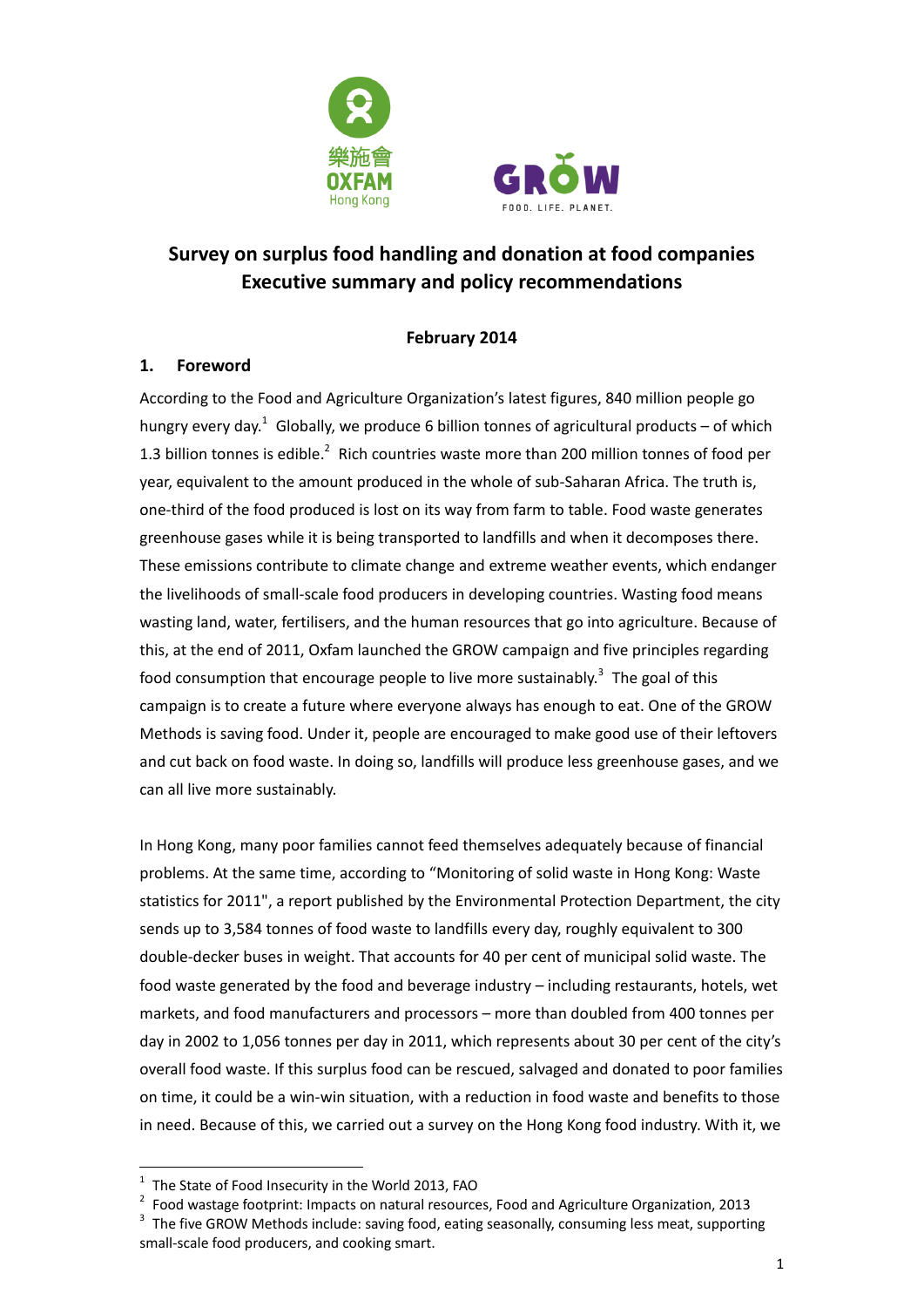aim to examine the industry's current practices regarding surplus products and food donations so that we can make policy recommendations to the government and the industry.

#### **2. Methodology**

-

In order to understand the food companies' attitudes towards donating food, especially surplus food – products which have lost their commercial value but remain edible – Oxfam conducted this survey from 9 September to 11 October 2013. The survey used disproportionate stratified sampling, a method in which the size of the sample from each group is not proportional to its relative size. Researchers successfully interviewed 353 respondents, including 225 branches of convenience and prepackaged food stores ("the chain retailers") and 128 businesses that manufacture or distribute food, or both ("the food companies"), representing a response rate of 50 and 51 per cent, respectively.<sup>4</sup> The respondents to this survey are representative of the 1,532 chain retailers and 858 food companies dealing in rice, noodles, cooking oil, canned food, frozen meat, vegetables and fruit in Hong Kong.

<sup>&</sup>lt;sup>44</sup> The 225 convenience and prepackaged food stores surveyed included VanGO, Circle K, 7-Eleven, Hung Fook Tong, eat-east and Healthworks. The food manufacturers and distributors interviewed are from listings at the Hong Kong Trade Development Council and the Yellow Pages.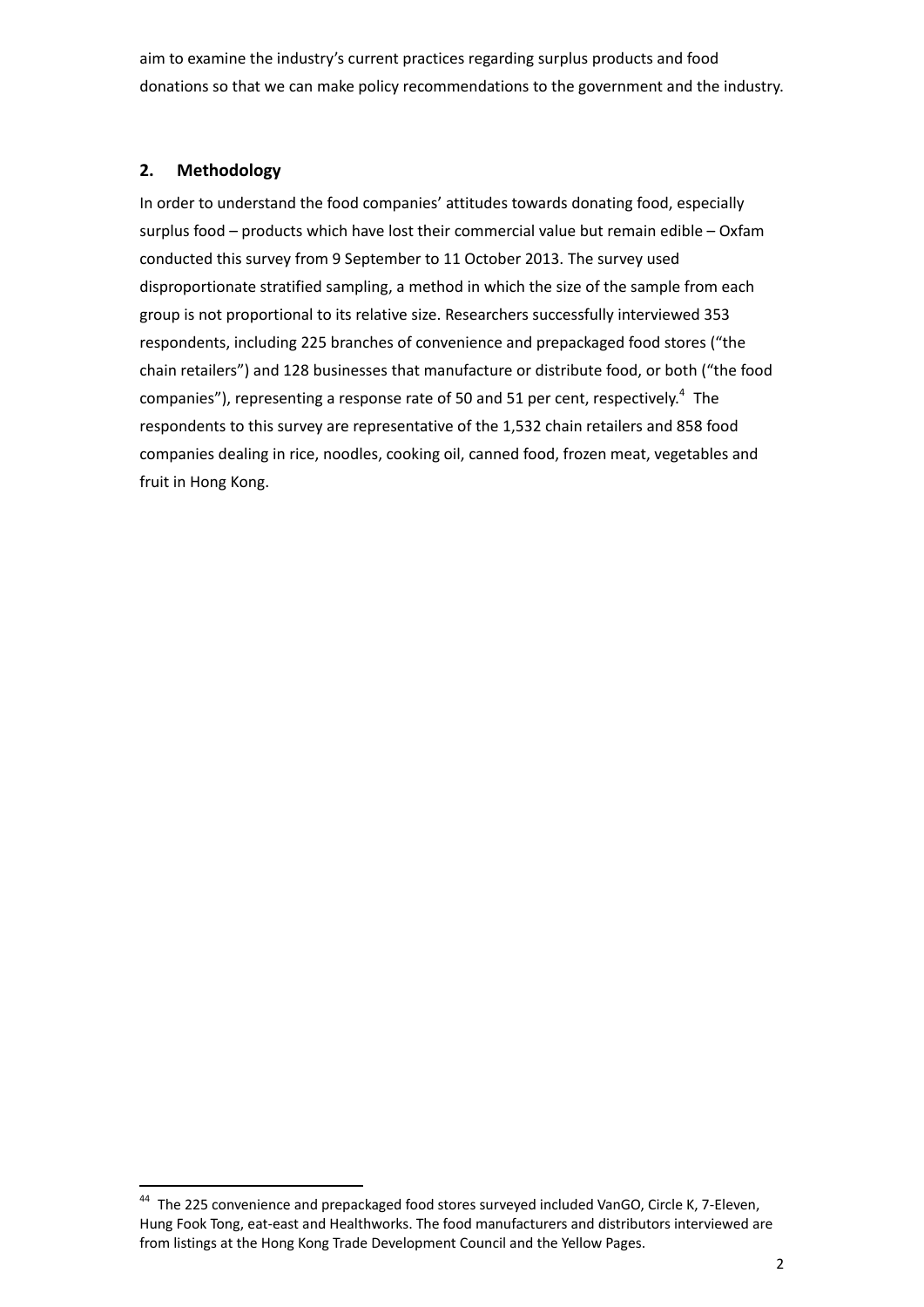#### **3. Key findings**

-

## **3.1 Most of the companies claim they have food waste reduction policies, but 70 per cent of them still discard their surplus products.**

In total, 84.6 per cent of the food companies surveyed had measures in place to use their surplus food or reduce its volume (see Annex Chart 1 or section 5.3.2 in the report), but 66.3 per cent of them (see Annex Chart 2 or section 5.3.2) still discarded their excess products as a standard practice. This shows that the companies have not successfully implemented their policies to reduce food waste.

# **3.2 Wasting food is a serious problem at chain retailers, with 90 per cent discarding bread, cakes and microwave food.**

The three categories of surplus food that the most chain retailers reported having were bread (84.9%), cake (80.9%) and microwave food (60.4%). 5 About 90 per cent of the companies reporting surpluses in these categories discarded them as a way of dealing with them (see Annex Table 1 or sections 4.4.2 to 4.4.5 in the report).

The three categories that the most food manufacturers and distributors reported having were grain products (61.6%), frozen meat (20.9%) and vegetables (12.6%) (see Annex Table 2 or sections 3.4.2 to 3.4.5). For the wholesalers, the categories were fruit (27.2%), vegetables (24.5%) and frozen meat (20.1%) (see Annex Table 3 or sections 3.4.7 to 3.4.10). Close to half of those reporting surpluses in these categories discarded them as a way of dealing with them (see Annex Table 2 and 3 or sections 3.4.2 to 3.4.5 and 3.4.7 to 3.4.10).

# **3.3 An "unattractive" appearance is the reason most often cited for categorising food as surplus products.**

Our research found that most of the food manufacturers and wholesalers defined surplus food as items that looked "unattractive". In particular, 60 per cent of the manufacturers regarded frozen meat as surplus products when they looked unattractive. For vegetables, that figure was 66.9 per cent. In the end, most of these items were discarded (see Annex Table 2 and Table 3).

#### **3.4 Surplus food creates about \$60 million in losses annually.**

On average, the food manufacturers and wholesalers reported the value of their surplus food at \$26,767 per year (see Annex Table 4 or section 3.4.15).

Chain retailers reported the value of their surplus products at \$482 per week on average, which equates to \$25,064 per year (see Annex Table 5 or section 4.4.9).

There are 858 food manufacturers and distributors registered with the Hong Kong Trade Development Council and listed in the Yellow Pages. There are 1,532 chain convenient stores in Hong Kong. Projecting the values above, the total economic loss from surplus food in Hong

<sup>5</sup> For example, companies trading in frozen fish may mandate that fish pieces that are broken up must be discarded.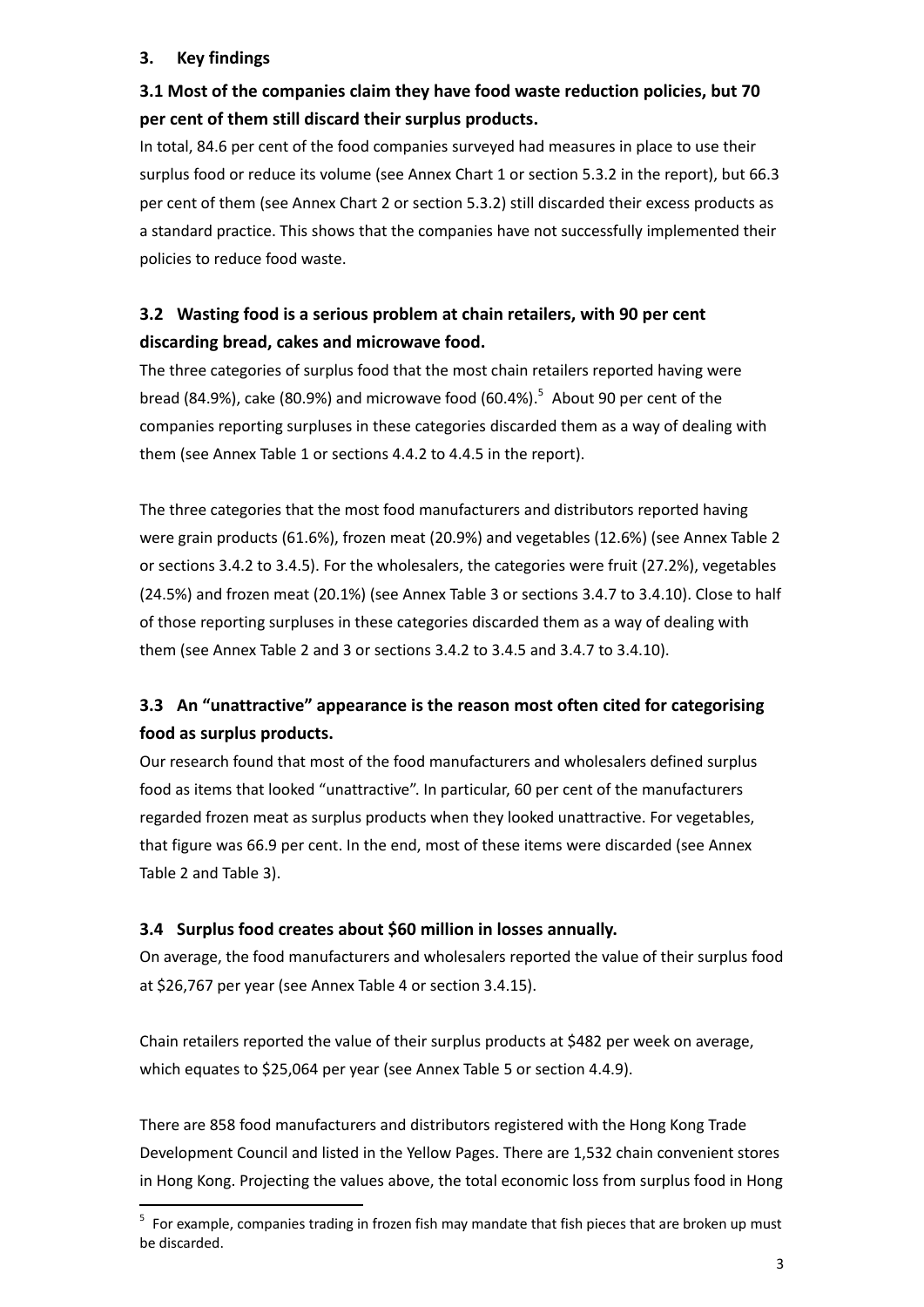Kong could be as high as \$61,364,134 per year.<sup>6</sup> This would be enough for 3,068,206 food bank meals at \$20 each.

# **3.5 Ninety per cent of the food companies do not donate food because of worries about product liability.**

Of the food companies interviewed, 90.4 per cent did not donate their surplus products to non-profit or social service organisations (see Annex Chart 3 or section 5.3.5). Of these companies, 67 per cent said they were worried about product liability (see Annex Table 6 or section 5.3.6).

<sup>-</sup><sup>6</sup> Economic loss attributable to surplus food: \$26,767 x 858 companies + \$482 x 52 weeks x 1,532 companies = \$61,364,134 Equivalent to the following number of hot meals: \$61,364,134/\$20 = 3,068,206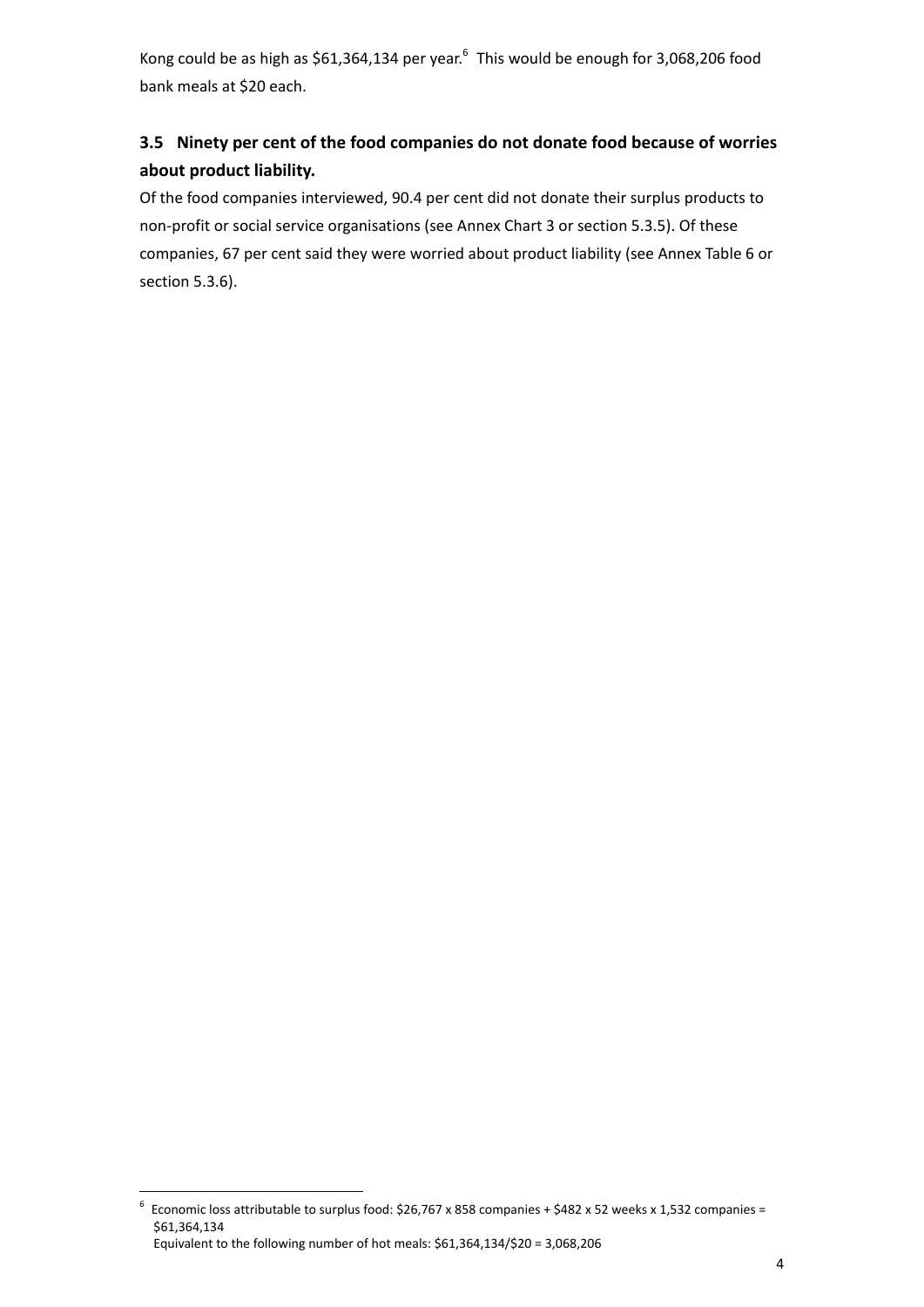#### **4. Reviewing the current work of the government**

## **4.1 The Food Wise Hong Kong campaign has not succeeded in raising awareness about donating food among food companies.**

Facilitating food donations from establishments with surplus food to charitable organisations in the community is one of six objectives of the Food Wise Hong Kong campaign initiated by the government at the end of 2012. As of 15 November 2013, 314 organisations and companies have signed the Food Wise Charter, promising to "support food donation activities whenever possible". The "Good Practice Guide" issued to the food and beverage industry appears only to have had a limited impact.<sup>7</sup> Very few respondents to our survey (5.8%) were very or quite knowledgeable about how food donations work (see Annex Table 7 or section 5.3.4). This shows that the campaign has not succeeded in raising awareness about donating surplus products among food companies.

# **4.2 Product liability represents a topic of concern when it comes to donating surplus food.**

By donating surplus items to food banks or charities, companies fulfil their duty to help protect the environment and assist poor people. However, our study showed that most of the food companies were not donating their surplus items because of worries about product liability. The government has not responded proactively to these worries. Instead, it has only encouraged food donors to set up private agreements with recipients.<sup>8</sup> Obviously, this is not enough to ease the fears of the companies and recipient organisations, and as a result, a lot of edible food is wasted every day.

#### **4.3 The government does not provide any support to food banks.**

Currently, five food banks receive government subsidies. They provided food assistance to 87,000 people from 2010 to 2013. The recipients included low-income workers and the unemployed. Although the government is set to provide an additional \$200 million to support their work, the money only goes to purchasing food, not supporting programmes to salvage and reuse food. In fact, many food banks and unsubsidised food charities lack the manpower and resources needed to rescue the surplus items donated by food companies.

#### **5. Oxfam calls for policy changes**

-

GROW is Oxfam's campaign for a future where everyone on the planet always has enough to eat. It is encouraging people to make positive changes in their own lives and to press governments and companies to take urgent action. Saving food is one of the GROW Methods to mitigate climate change and fix the broken food system. According to a 2012 Oxfam report, "The food transformation: Harnessing consumer power to create a fair food future", of all the fresh apples bought in Brazil, India, Spain, the Philippines, the United

 $7$  See the Food Wise "Food waste reduction good practice guide" for the food and beverage sector: http://www.foodwisehk.gov.hk/pdf/GPGuide\_Hotel\_en.pdf

 $8$  Legislative Council Question 8: Food dumped by supermarkets (4 November 2012) <http://www.info.gov.hk/gia/general/201211/14/P201211140197.htm>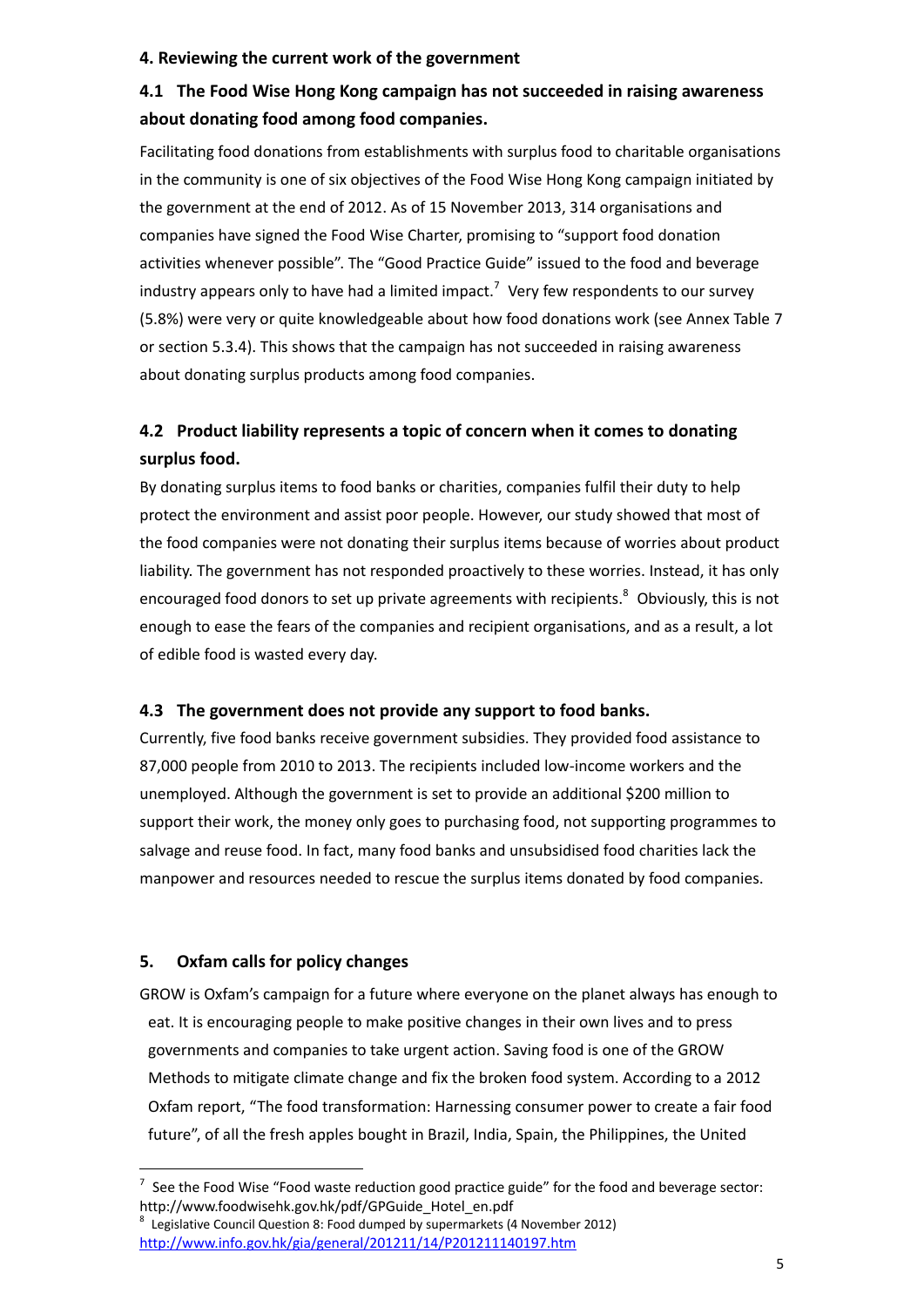Kingdom and the United States, one in six ends up in the garbage can, resulting in 5.3 billion wasted apples. The greenhouse gas emissions attributable to this discarded fruit roughly equal the amount produced from burning 10 million barrels of oil. The benefits of preventing food from going to waste are twofold: We address the problem of hunger among poor people and cut down on the greenhouse gases which are emitted when food rots in landfills. This, in turn, mitigates climate change so that small-scale farmers are impacted less by extreme weather. This report shows that food companies in Hong Kong are wasting a lot of food. Oxfam calls on the government, food companies and consumers to take action to bring about positive changes for food justice.

## **5.1 The government should consider practices abroad and establish principles on reducing food waste and using surplus products.**

Food is cultivated from precious natural resources and should not be wasted. It is a basic necessity. In discussing how to cut back on food waste, we first need to establish some basic principles in order to prioritise the action that we have to take. We looked to the US Environmental Protection Agency's food recovery hierarchy to create our own GROW Zero

Waste Food Recovery Hierarchy (see image, right). To ensure we maximise the utility of the nutritional value in food, we suggest using excess products in the following order.

The first priority is waste reduction at the source. Food companies should produce and sell only as much as their customers order in order to prevent wastage. The second priority is ensuring that everyone has enough to eat. Tens

-



of thousands of people in Hong Kong still need to rely on food assistance to feed themselves and meet their nutritional needs. Food companies should donate the products which they cannot sell, but which is still edible, to food banks or charities as soon as is feasible. They should also distribute it or give it to soup kitchens so they can turn it into hot meals for those in need. The third option is feeding animals. If the items are not suitable for donating to charities, food companies can consider giving them to organisations that can turn them into feed, for example, for fish or pigs.<sup>9</sup> In this way, the material can return to the food production system. The fourth option is turning the food into fertiliser. Surplus items that are not suitable for consumption, for example, bones and rotten fruit, can all be used as fertilisers for farming or planting. Finally, the fifth option: incinerating the food or turning it into landfill material. If companies have followed the preceding steps above, their surpluses

 $9$  There are already organisations equipped to turn food waste into raw materials. For more details, please refer to the Hong Kong Organic Waste Resource Centre. www.hkowrc.com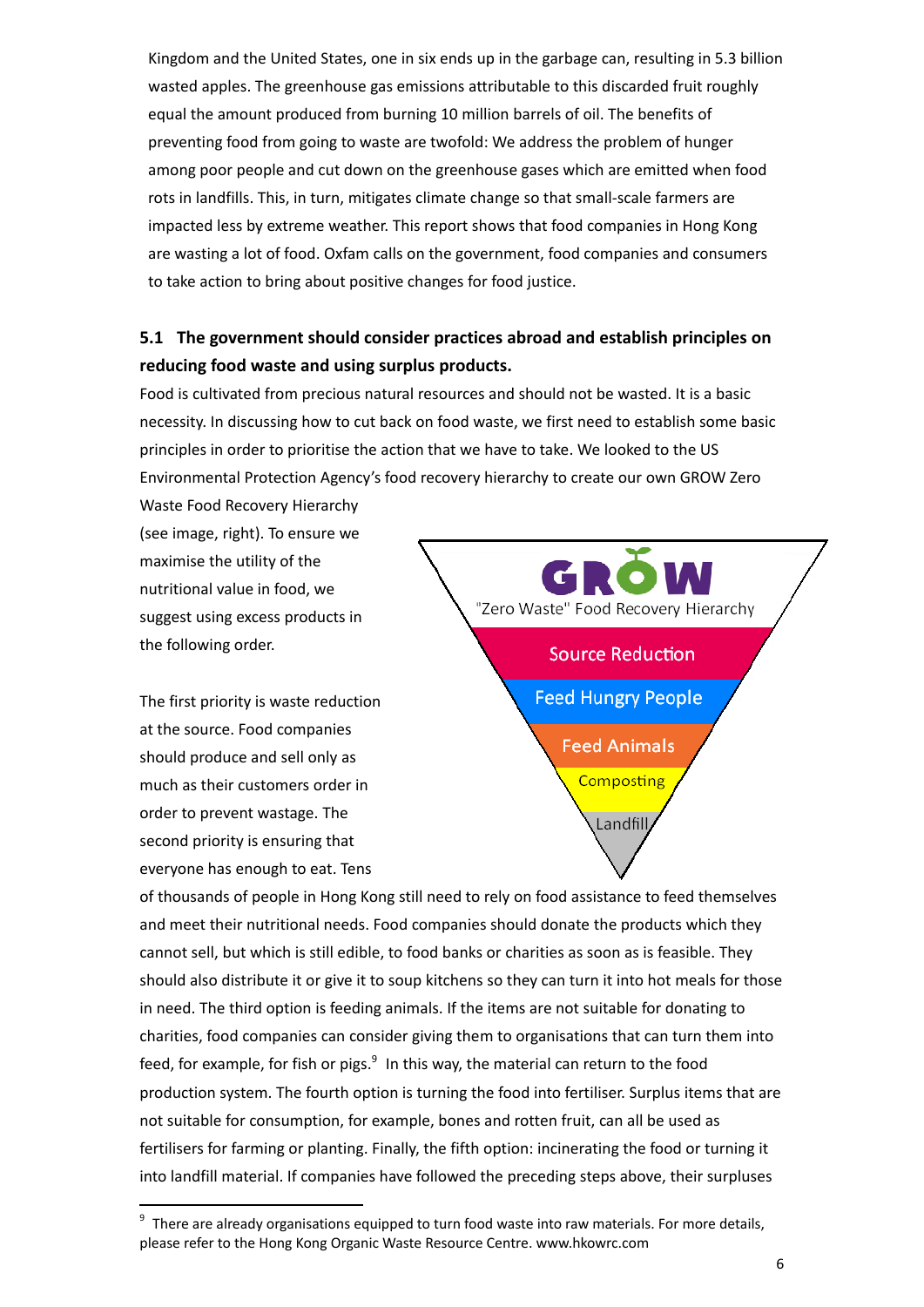should have already been reduced by a lot. As for what remains, they can send it to an incinerator or landfill.

#### **5.2 Companies should set up policies promoting zero food waste.**

Oxfam calls on food companies to set up policies that promote zero food waste. These should include policies that ensure the companies conduct regular inventory checks, provide accurate data to the public about their surpluses, and issue clear guidelines to staff on how to handle excess products.

Food companies should donate surplus items at the earliest convenience and establish a strong relationship with food charities, instead of turning to donations as a last resort.

### **5.3 The government should take the lead in setting up a system for collecting donated food at the district level and redistributing it to food banks and charities.**

The government should take the lead in reducing food waste and support organisations involved in this work. It should create a matching system to link up food companies that have surplus products to donate with charities in the same districts that collect such items. The government announced in the most recent policy address a proposal to set up "community green stations" in each of the city's 18 districts. Oxfam believes the government should expand their scope to include the collection of surplus food. They can become centralised collection points where companies can deposit their excess products. This would help food banks and charities cut down on the transport costs that they incur when collecting donated items, and make it more convenient for poor people in the community to access the food.

The government should also increase its support for food banks and charities so that there will be more programmes to collect and use surplus food. The government should provide more funding to these organisations through, for example, the Community Care Fund, so that they can meet their manpower needs and lower their transport costs. It should also do more work in promoting these organisations as part of the Food Wise Hong Kong campaign in order to increase the public's and the food industry's understanding of how surplus items can be collected and used.

### **5.4 The government should take steps to clarify the issue of product liability for donated food to encourage food companies to donate their surplus products.**

Oxfam understands the concerns and considerations that businesses may have when it comes to donating their surplus food. The agency suggests the government consider examples in other countries, for example, the Bill Emerson Good Samaritan Food Donation Act in the US. It should consider forming legislation to encourage food donations, clarifying the issue of product liability for donated food, and urging more companies to give their surplus items to charities.

### **5.5 Consumers should buy only what they need and monitor food waste at food companies.**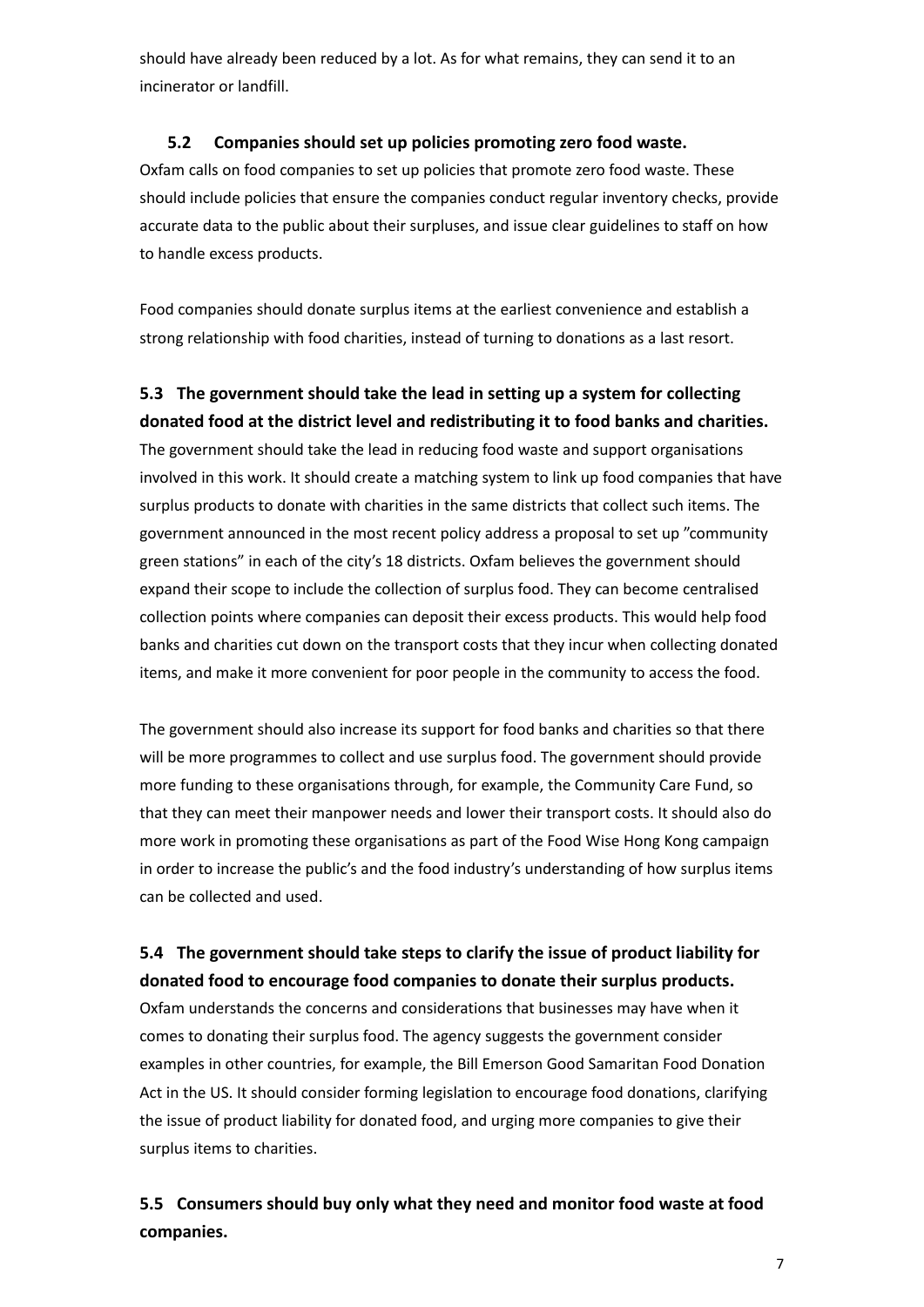To reduce food waste, Oxfam calls on consumers to take on the GROW Methods, five simple principles for buying, preparing and eating food. Under the method for saving food, we suggest consumers carefully plan their meals, purchase the exact amount of food they need, and eat their leftovers. Consumers can join Oxfam in monitoring how food companies handle their surplus products and urge them to make improvements.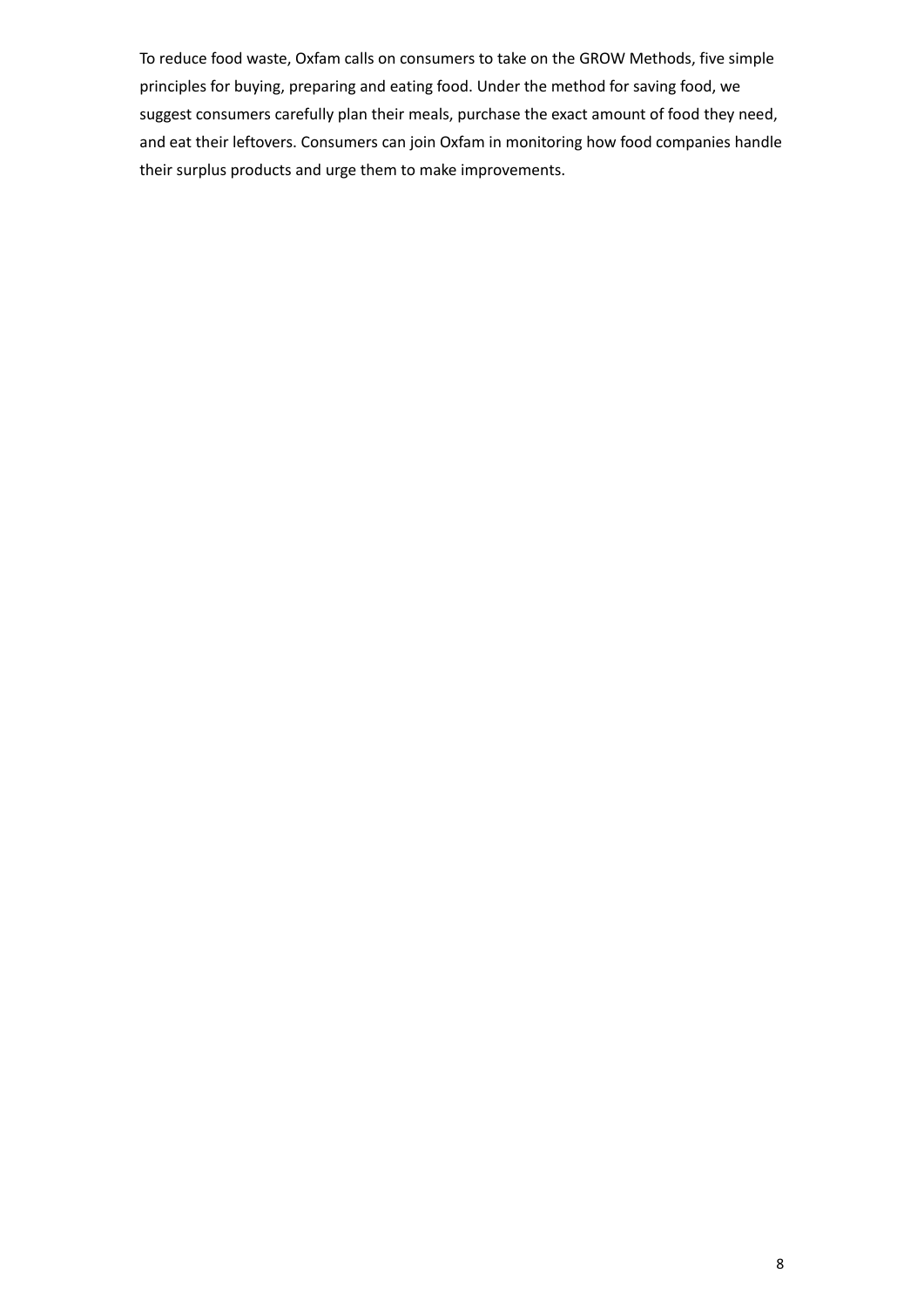**Chart 1: Whether food companies and chain retailers have measures to use or reduce the volume of surplus food (%)** 



**Chart 2: Whether food companies and chain retailers with measures in place discard their surplus food as a standard practice (%)**



#### **Table 1: Surplus food handling at chain retailers (%)**

|                                                            | <b>Bread</b> | <b>Cakes</b> | <b>Microwave</b> |
|------------------------------------------------------------|--------------|--------------|------------------|
|                                                            |              |              | food             |
| % of chain retailers surveyed that indicated that they had | 84.9         | 80.9         | 60.4             |
| these categories of surplus food                           |              |              |                  |
| % of retailers with surplus items in the above             |              |              |                  |
| categories that used to the following                      |              |              |                  |
| methods to dispose of them (multiple                       |              |              |                  |
| responses possible)                                        |              |              |                  |
| Discarding it                                              | 90.1         | 91.9         | 89.6             |
| Discount sales                                             | 30.2         | 31.2         | 34.4             |
| Returning it to suppliers                                  | 5.3          | 2.3          | 8.3              |
| Distributing it to staff                                   | 1.1          | 1.1          | 3.5              |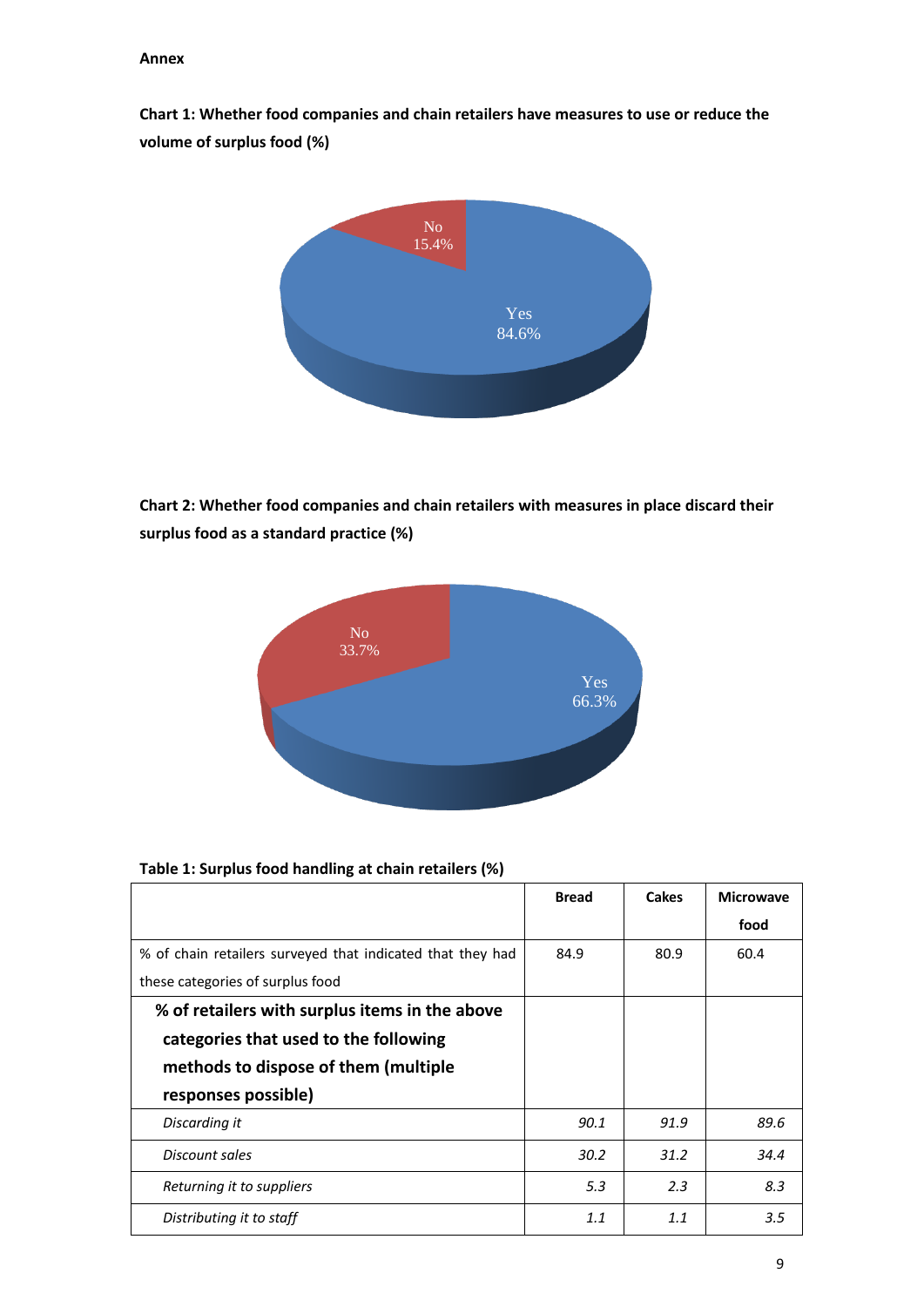|               |  | Donating it to non-profit and social service |  | 0.5 | 0.5 | 0.8 |
|---------------|--|----------------------------------------------|--|-----|-----|-----|
| organisations |  |                                              |  |     |     |     |

### **Table 2: Surplus food handling at food manufacturers) (%)**

|                                                      | Grain    | <b>Frozen meat</b> | <b>Vegetables</b> |
|------------------------------------------------------|----------|--------------------|-------------------|
|                                                      | products |                    |                   |
| % of food manufacturers surveyed that indicated that | 61.6     | 20.9               | 12.6              |
| they had the following categories of surplus food    |          |                    |                   |
| Conditions under which the products would be         |          |                    |                   |
| defined as surplus food (multiple responses          |          |                    |                   |
| possible)                                            |          |                    |                   |
| Unattractive appearance                              | 45.0     | 60.0               | 66.9              |
| Quality below standard                               | 19.3     | 60.0               | 33.5              |
| Overproduction                                       | 42.1     | 20.0               | 33.5              |
| About to expire                                      | 32.1     | 20.0               | 66.9              |
| Sample products                                      | 6.4      |                    |                   |
| Methods of handling the surplus food (multiple       |          |                    |                   |
| responses possible)                                  |          |                    |                   |
| Discarding it                                        | 45.0     | 78.8               | 66.5              |
| Discount sales                                       | 32.1     | 21.2               |                   |
| Distributing it to staff                             | 32.1     | 49.4               | 66.9              |
| Donating it to non-profit and social service         | 19.3     |                    | 33.5              |
| organisations                                        |          |                    |                   |
| Others (e.g. recycling, using it as fodder and       | 16.4     | 0.0                | 33.5              |
| distributing it to residents nearby)                 |          |                    |                   |

### **Table 3: Surplus food handling during the process of wholesale distribution (%)**

|                                                       | <b>Fruits</b> | <b>Vegetables</b> | Frozen |
|-------------------------------------------------------|---------------|-------------------|--------|
|                                                       |               |                   | meat   |
| % of food companies that indicated that they had the  | 27.2          | 24.5              | 20.1   |
| following categories of surplus food during wholesale |               |                   |        |
| distribution                                          |               |                   |        |
| Conditions under which the products would be          |               |                   |        |
| defined as surplus food (multiple responses possible) |               |                   |        |
| Unattractive appearance                               | 64.9          | 89.6              | 47.9   |
| Quality below standard                                | 28.1          | 16.4              | 32.2   |
| About to expire                                       | 47.4          | 13.5              | 44.2   |
| Surplus inventory                                     |               |                   | 19.9   |
| Returned by retailers                                 |               | 13.3              | 16.0   |
| Methods of handling the surplus food (multiple        |               |                   |        |
| responses possible)                                   |               |                   |        |
| Discarding it                                         | 53.8          | 30.3              | 51.8   |
| Discount sales                                        | 65.7          | 29.7              | 40.2   |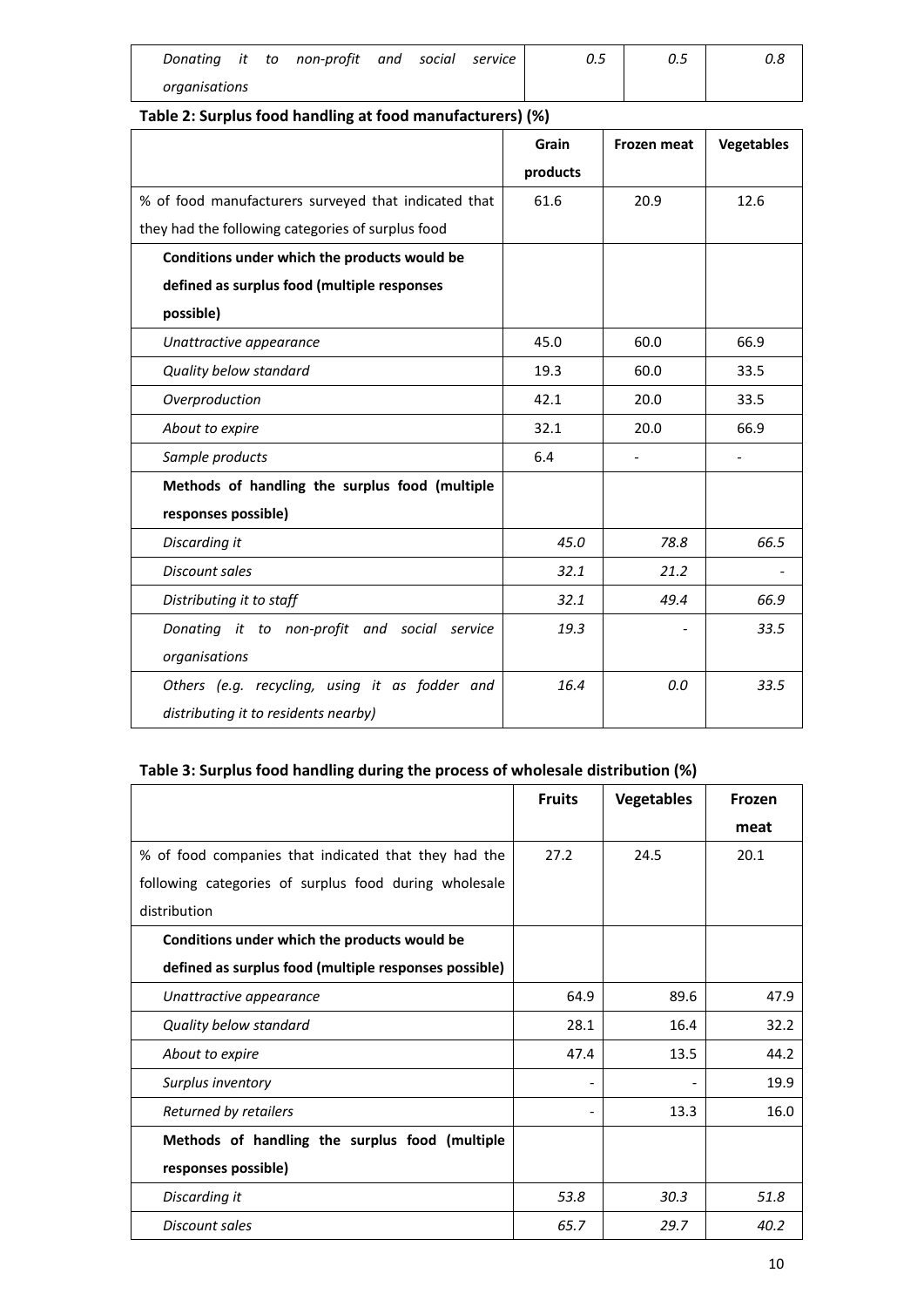| Distributing it to staff                                 | 24.3 | 33.0 | 36.2 |
|----------------------------------------------------------|------|------|------|
| Donating it to non-profit and social service             | 21.9 | 43.6 | 23.9 |
| organisations                                            |      |      |      |
| Others (e.g. distributing it to residents nearby and the |      | 10.0 |      |
| elderly)                                                 |      |      |      |

### **Table 4: Value of the surplus food generated by food companies per year (%)**

|                                                                               | %        |
|-------------------------------------------------------------------------------|----------|
| Less than \$1,000                                                             | 4.4      |
| \$1,000-\$4,999                                                               | 27.8     |
| \$5,000-\$9,999                                                               | 6.6      |
| \$10,000-\$19,999                                                             | 5.3      |
| \$20,000-\$39,999                                                             | 7.3      |
| \$40,000-\$59,999                                                             | 5.6      |
| \$60,000-\$79,999                                                             | 3.1      |
| \$100,000-\$199,999                                                           | 4.8      |
| \$200,000 or more                                                             | 0.8      |
| No information provided                                                       | 34.3     |
| Total                                                                         | 100.0    |
| Average value per year (excluding food companies providing<br>no information) | \$26,767 |

### **Table 5: Value of the surplus food generated by chain retailers per week (%)**

|                                                                                | %     |
|--------------------------------------------------------------------------------|-------|
| Less than \$200                                                                | 16.8  |
| \$200-\$399                                                                    | 14.0  |
| \$400-\$599                                                                    | 7.6   |
| \$600-\$799                                                                    | 16.3  |
| \$800-\$999                                                                    | 7.8   |
| \$1,000-\$1,499                                                                | 5.8   |
| \$1,500 or more                                                                | 0.9   |
| No information provided                                                        | 30.8  |
| Total                                                                          | 100.0 |
| Average value per week (excluding chain retailers providing no<br>information) | \$482 |